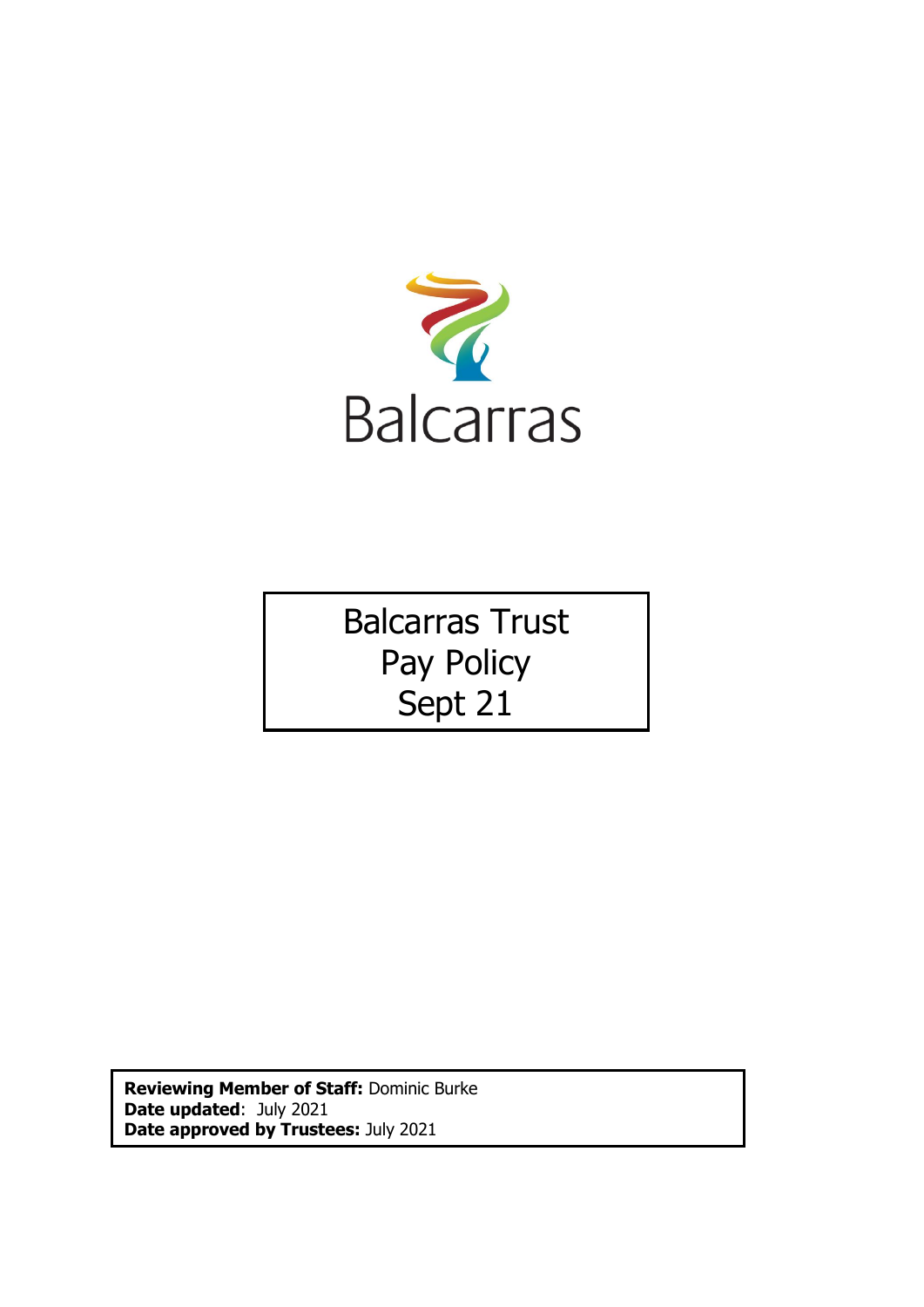

# **Contents**

| 1.  | Introduction                       |           |
|-----|------------------------------------|-----------|
| 2.  | Purpose and aims                   |           |
| 3.  | Pay Decisions                      | 3         |
| 4.  | Classroom teachers                 | $3 - 7$   |
| 5.  | Part time teachers                 |           |
| 6.  | Unqualified teachers               | 8         |
| 7.  | The leadership group               | $9 - 11$  |
| 8.  | Special Education Needs allowances | 11        |
| 9.  | Recruitment and Retention          | 11        |
| 10. | <b>School Support Staff</b>        | $12 - 14$ |
| 11. | Gloucestershire Living Wage        | 14        |
| 12. | Pay procedures                     | $14 - 15$ |
| 13. | Special payments                   | 15        |
| 14. | Pay Appeals Panel                  | $15 - 16$ |

### 1.0 **Introduction**

## 1.1 **It is the policy of the Trust that all schools will abide by this pay policy which is based on the School Teachers' Pay and conditions document (STPCD).**

- 1.2 This policy has been adopted by the Trustees to ensure that all employees are fairly and consistently treated in relation to pay and pay related issues. The Trustees are responsible for its implementation.
- 1.3 A copy of this policy must be made available to staff upon request and employees should be aware of its contents and any amendments.
- 1.4 The policy is linked to the school's appraisal system and in accordance with the Education (School Teachers' Appraisal) (England) Regulations 2012.
- 1.5 Under this policy, the Trustees will fulfil their obligation to all staff employed in the Trust, across all grades and conditions of service:
	- 1.5.1 teachers: as set out in the STPCD and the conditions of service for school teachers in England and Wales (Burgundy Book)
	- 1.5.2 support staff: the National Joint Council for Local Government Services National Agreement on pay and conditions of service (Green Book)
- 1.6 Details of each school's staffing structure will be published at appropriate times.

### **2.0 Purpose and aims of the policy:**

- 2.0.1 Guide and assist the Trustees, CEO, headteachers and relevant governors in the strategic and day to day management of staff
- 2.0.2 Adopt a Trust wide approach to pay issues, with pay decisions taken in the context of consideration of the school's resources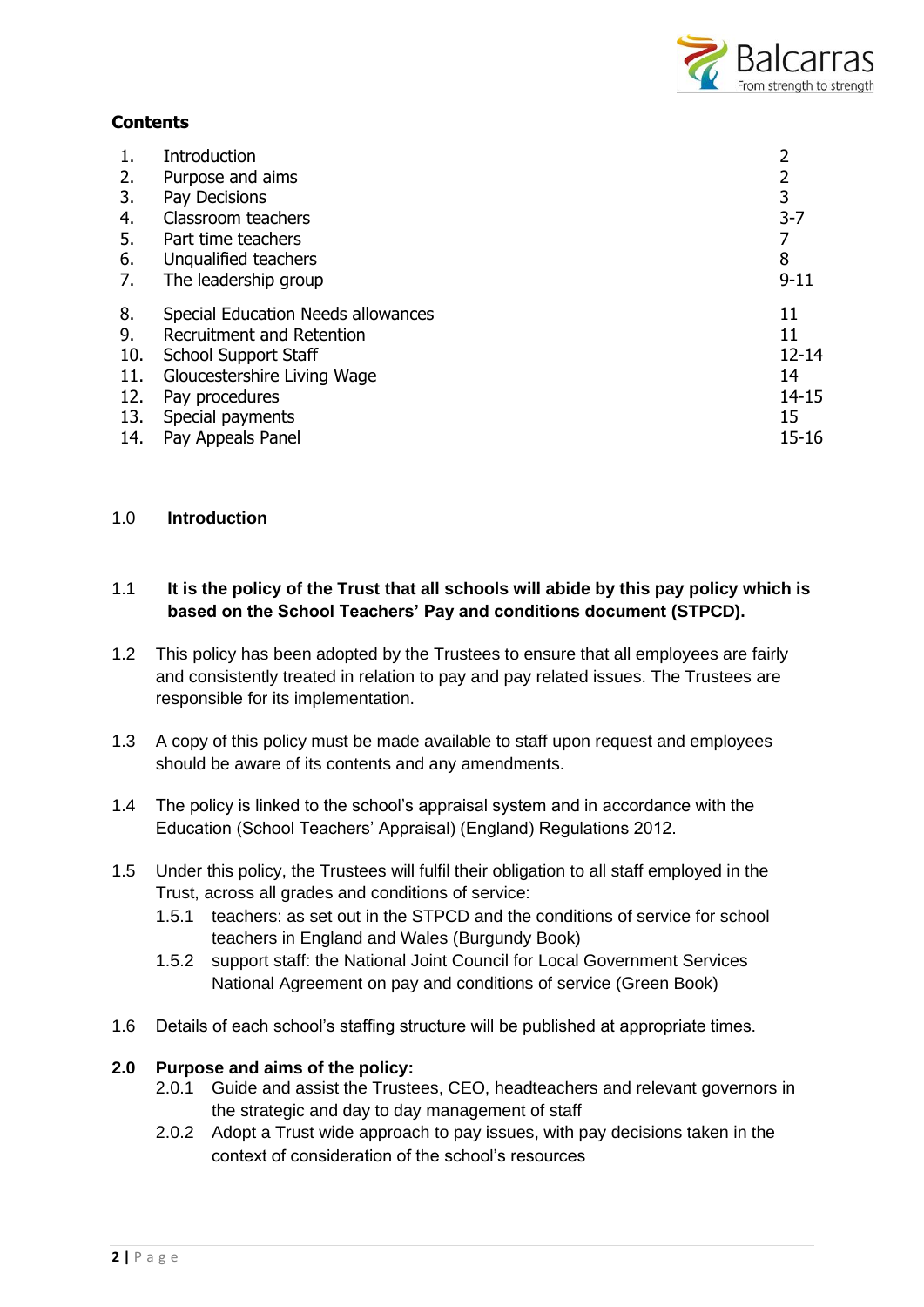

- 2.0.3 Ensure all staff are treated fairly, objectively and consistently in the recognition and reward of their contribution to the school
- 2.0.4 To support the School Improvement Plan and to supplement other school policies relating to equal treatment, recruitment, performance management and staff development
- 2.0.5 Support the recruitment and retention of a high quality workforce which will maximize the quality of learning at the school
- 2.0.6 Ensure staff are aware of the pay related school policies and encourage their participation in developing these polices through consultation
- 2.0.7 Ensure the school meets its legal responsibilities under the STPCD, local and national agreements, legislation and regulation
- 2.0.8 Support each school in its requirement to remain within its budget and meet required standards in the management and disbursement of public monies.

### **3.0 Pay decisions**

- 3.0 The Trust will review the salary progression for teaching staff and the leadership team through the appraisal system which is set out in each school's appraisal policy.
- 3.1 In determining the pay for support staff, the Trustees will apply the principles in section 10 of this document.
- 3.2 The school's appraisal policy allows requests for review of the employee's performance assessment, but not matters of pay progression. It is recognised that these factors can often be closely linked and so the school will advise the employee of the most appropriate route to follow for appeal. This will ensure that an employee will be guaranteed a fair consideration of their representations, but will not be entitled to pursue the same concerns through two separate review processes.

## **4.0 Classroom Teachers**

#### 4.0 **Basic pay determination on appointment:**

- 4.1 A committee of the Trustees (Pay and Appointment Panel, henceforth to be known as the Pay Panel) will determine the pay range used inside the Trust.
- 4.2 In determining the pay range, the pay panel will take into account a range of factors, including:
	- 4.2.1 the nature and responsibilities of the post
	- 4.2.2 how closely the appointee meets the qualifications, skills and experience required
	- 4.2.3 market conditions
	- 4.2.4 the wider school context
	- 4.2.5 a school's or the Trust's ability to recruit and retain staff
- 4.3 These options are for guidance only and are not intended to provide an exhaustive list and may not apply to all appointments.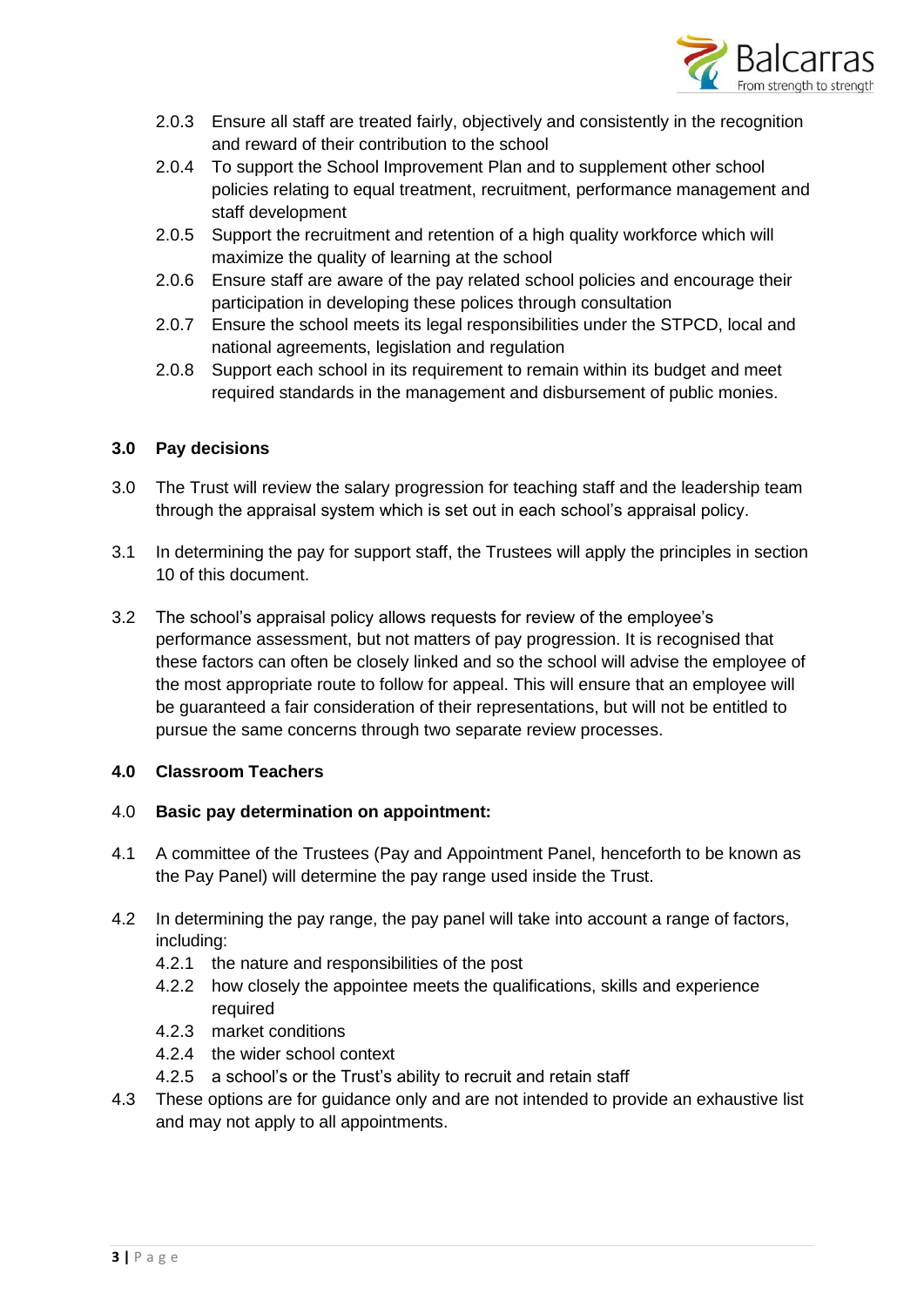

- 4.4 In making such determinations, the Trust will normally take into account the previous salary level of the teacher, if this was a point on the classroom teacher main pay range or upper pay spine and award a salary level at least commensurate with that previous level.
- 4.5 On appointment, the Trust will determine the starting salary within that range to be offered to the successful candidate. This will normally be at the bottom or lower end of the range, but they may consider the successful candidate's skills and experience and appoint at a higher point within the range.

#### 4.6 **Pay progression based on performance:**

- 4.7 The Trust will consider whether or not to increase the salary of a teacher who has completed a year of employment (as defined in the prevailing edition of the STPCD) since the previous annual pay determination.
- 4.8 Any pay increase awarded to a teacher on the main/upper pay range (or progression to the UPR) will be permanent for as long as the employee remains continuously at this school as a teacher, unless gaining promotion to a higher graded post.
- 4.9 The Trust will ensure that appropriate funding is allocated for pay decisions made under this policy.
- 4.10 Decisions regarding pay progression will be made with reference to the employee's appraisal reports and the pay recommendations they contain. It is possible for a "no progression" determination to be made without recourse to the school's capability procedure.
- 4.11 Early Career Teachers (ECT) are exempt from this process. The Trust will adhere to the statutory induction process set out in the prevailing DfE guidance.
- 4.12 To ensure fairness and transparency, assessments of performance will be based on a judgement rooted in evidence.
- 4.13 In the Balcarras Trust, judgements of performance will be made against the extent to which teachers have met their individual objectives and the relevant standards and how they have contributed to specific impacts.
- 4.14 Final decisions about whether or not to accept a pay recommendation (on a teacher's appraisal report) will be made by the relevant body, taking into account the appraisal report and advice from the senior leadership team.
- 4.15 Teachers will be eligible for pay progression which is laid out in the school's appraisal policy.
- 4.16 Pay progression may be withheld if the there is a serious disciplinary outcome.

#### 4.17 **Pay scale for main pay range teachers**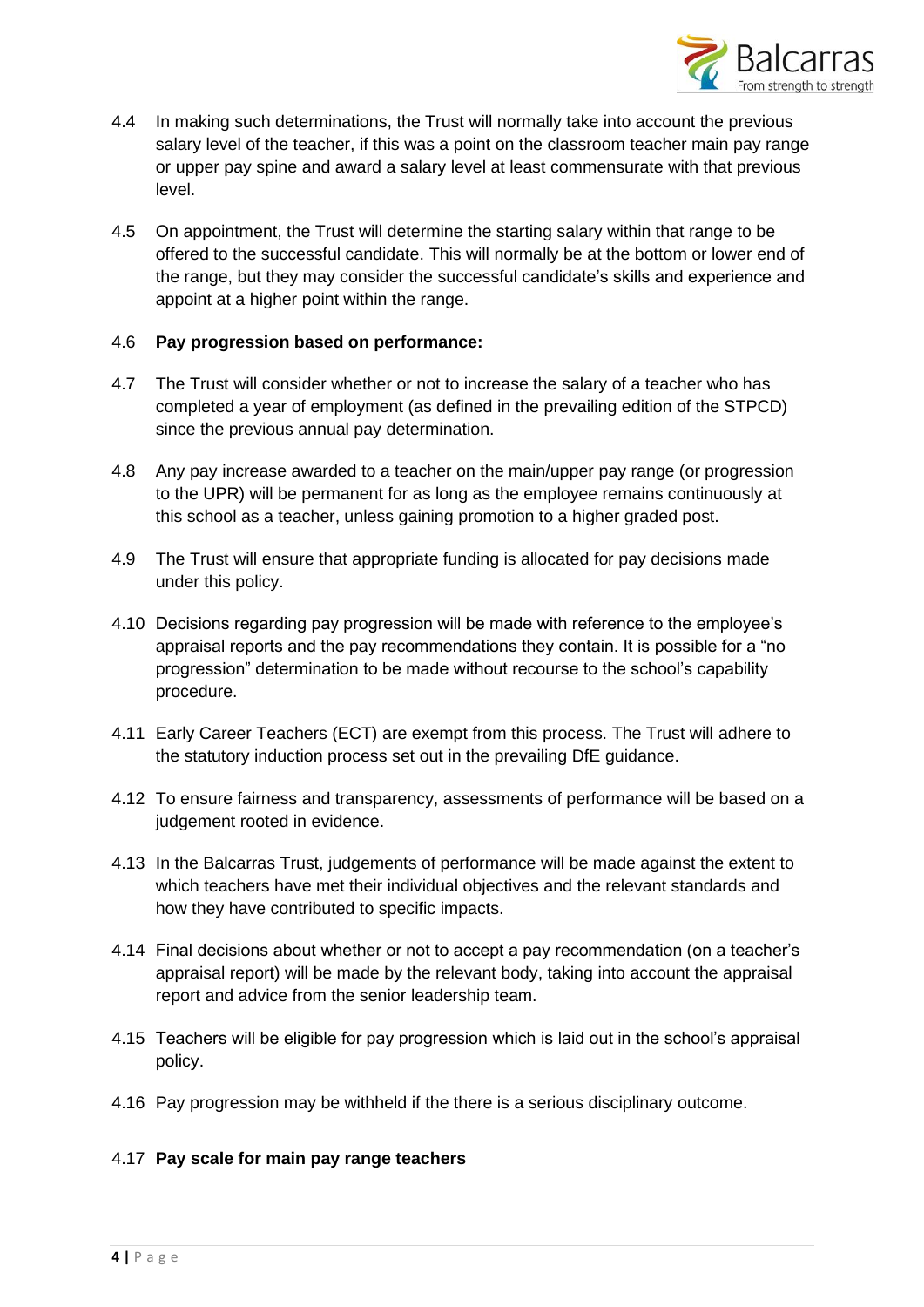

- 4.18 The Trust will review the main pay range annually, taking into consideration market and inflationary factors and determine the pay scale for main pay range teachers, including part time teachers.
- 4.19 The Trust has a single pay scale for qualified teachers in seven steps M1-M6 (see appendix 1 for example scale points)

### 4.20 **Pay scale for upper pay range (UPR)**

- 4.21 The Pay Panel will review the upper pay range annually, taking into consideration market and inflationary factors and have determined the pay scale for upper pay range teachers, including part time teachers. Progression to the upper pay range is set out below in 5.3. Pay progression up the pay range will be determined using the same criteria for eligibility for the upper pay range in that the teacher's performance should be highly competent, and make a substantial and sustained contribution to the life of the whole school.
- 4.22 The school will have a single pay range for upper pay range teachers in three steps, based on the STPCD's advisory pay points for the relevant year.

#### 4.23 **Progression to the upper pay range**

- 4.24 There are two routes to the upper pay range
	- 1. Recruitment to an UPR post
	- 2. Application to progress to UPR
- 4.25 Appointment to a pay point on the UPR will be subject to the teacher meeting the school's criteria for progression to UPR and the allocation of accountabilities proportionate to a senior teaching role.
- 4.26 Teachers will have the right to be considered for progression both to and up the upper pay range, and such progression will not unreasonably be withheld.

#### 4.27 **Application process to progress to the upper pay range**

4.28 The school has determined that applications will be accepted for progression to the upper pay range at the following time once per year by 31<sup>st</sup> October.

#### 4.29 **Applications and evidence to the upper pay range**

- 4.30 If recruited to an upper pay range post, the salary will be determined at an appropriate point on the range, considering the requirements of the post, qualifications and essential experience.
- 4.31 If applying to progress to the upper pay range, a qualified teacher should already be at main scale 6 and be able to demonstrate two years of successful performance management. The school should enable targets/objectives to be set to make demonstrating the criteria part of the teacher's normal workload.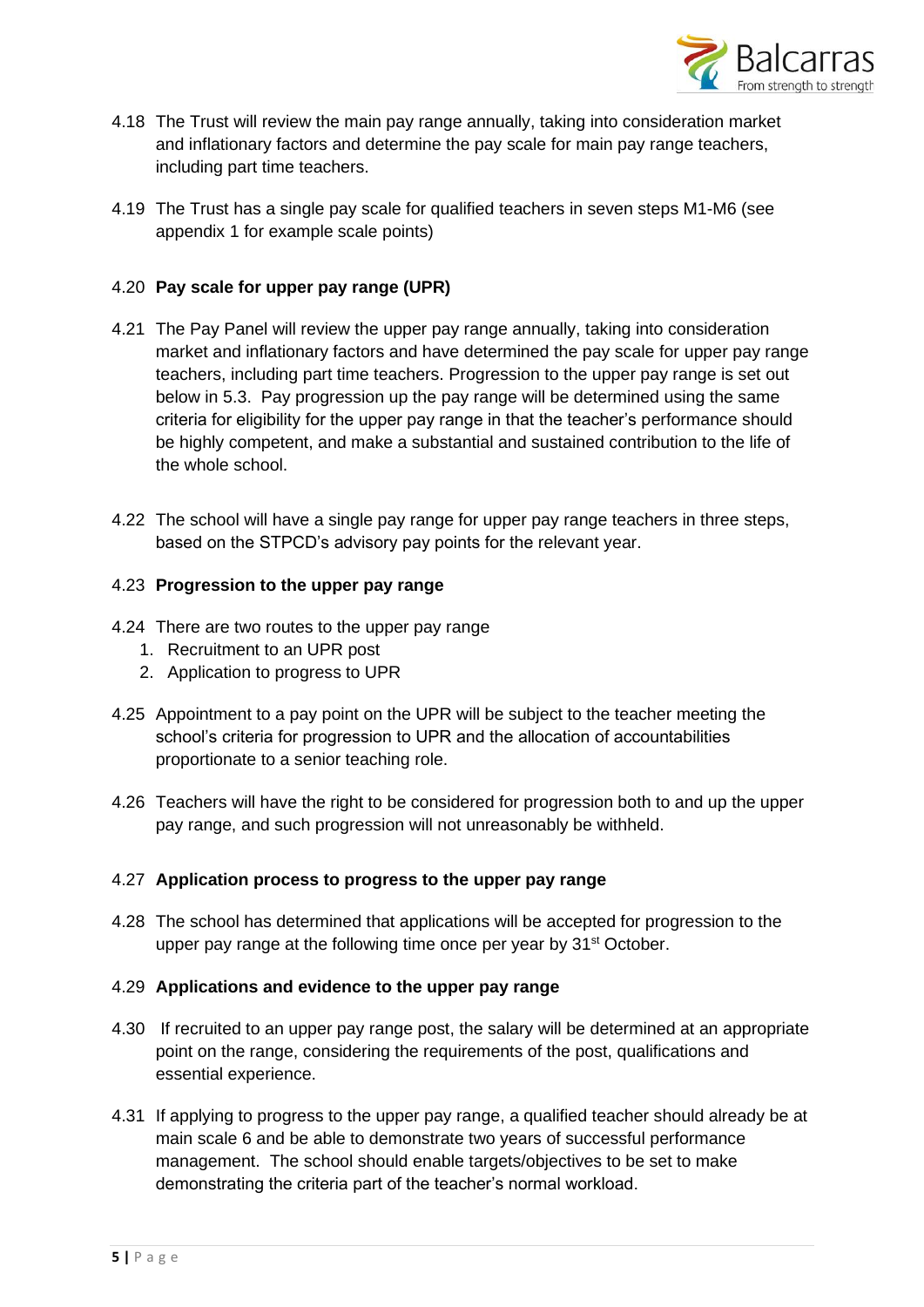

- 4.32 It is the responsibility of the teacher to decide whether or not to apply and provide the necessary evidence.
- 4.33 If a teacher is simultaneously employed at another school(s) outside the Trust they must submit separate applications if they wish to apply to be employed in an upper pay range role in that school. The school will not be bound by any pay decision made by another school.
- 4.34 Applications will normally include the employee's two most recent appraisal results, including any recommendations on pay. Where such information is not applicable or available (e.g. those new to the school or returning from maternity or sickness absence), the applicant must submit a written statement and summary evidence to demonstrate meeting the assessment criteria.
- 4.35 This will be an evidence based process so teachers should ensure they build an evidence base through their normal performance management process to support their application. Teachers who have been absent, through sickness, disability or maternity, may submit further evidence to support their application.
- 4.36 Teachers who have worked in more than one school during the two year period can still make an application and provide performance reviews and evidence from previous schools.

### 4.37 **The assessment to the upper pay range**

- 4.38 An application from a qualified teacher will be successful where the Governing Board is satisfied that:
	- 4.38.1 the teacher is highly competent in all elements of the relevant standards; and
	- 4.38.2 the teacher's achievements and contribution to the school are substantial and sustained
- 4.39 To apply, applicants should check their schools' appraisal policy.
- 4.40 The application, evidence and recommendation will be passed to the head teacher for consideration. The teacher may be required to provide reasonable additional information to support their application.
- 4.41 The Pay Panel will make the final decision, advised by the headteacher.
- 4.42 The teacher will receive written notification of the outcome of their application. Where the application is unsuccessful, the written notification will include the opportunity for oral feedback from the headteacher, covering areas where it was assessed that the teacher's performance did not satisfy the relevant criteria.
- 4.43 Successful applicants will move to the minimum of UPR on 1 September of the school year in which the application was submitted.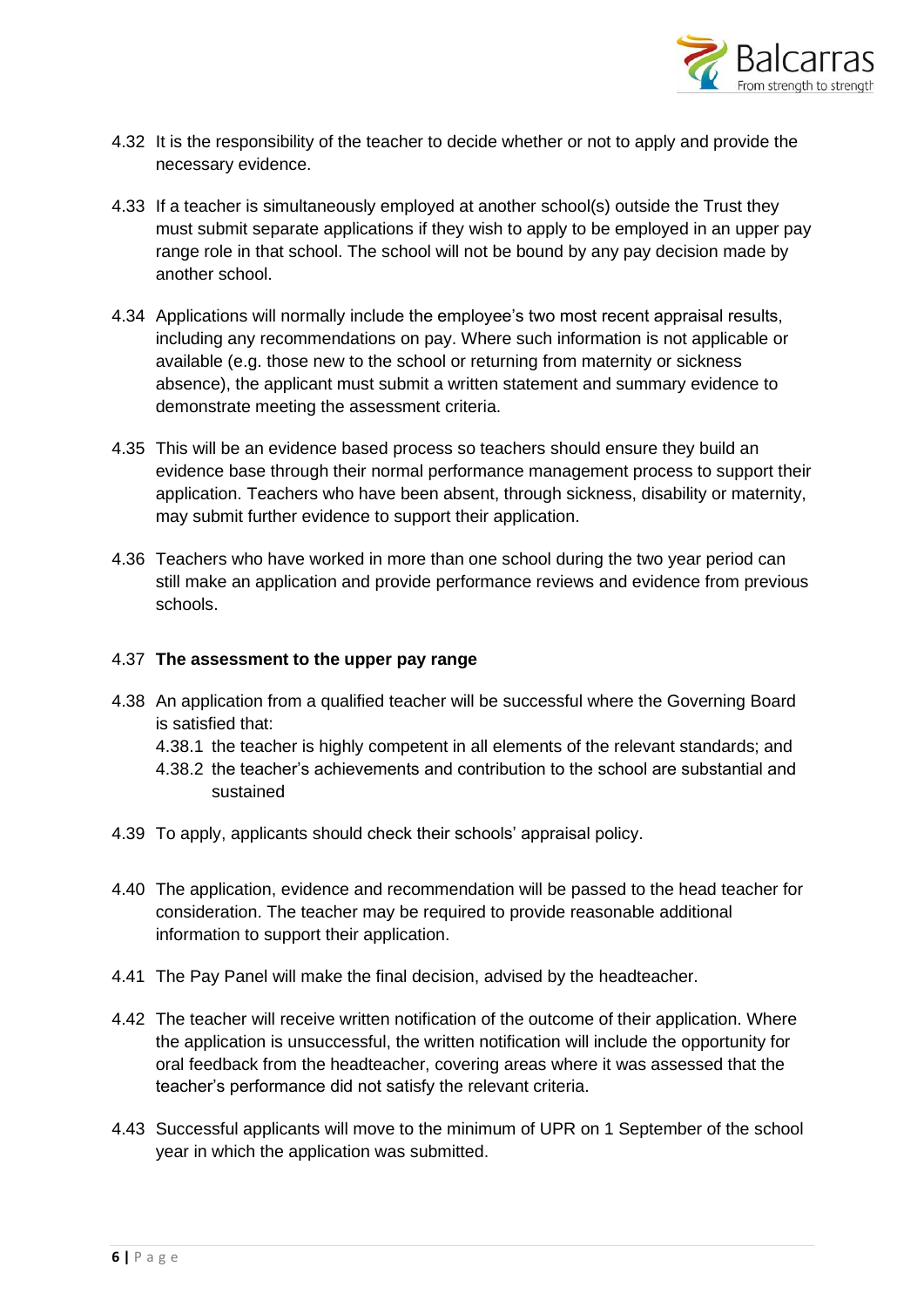

4.44 Unsuccessful applicants can make representation and appeal the decision using the appeals process set out in section 17.4 of this policy.

#### **5.0 Part Time Teachers**

- 5.0 Teachers employed on an ongoing basis at the school but who work less than a full working week are deemed to be part time.
- 5.1 The pay for a part time teacher will be determined in the same way as a full time teacher but will be paid pro rata in accordance with the formulae in 5.3.
- 5.2 The Trust will give the teacher a written statement detailing their working time arrangements and the standard mechanism used to determine their pay, subject to the provisions of the statutory pay and working time obligations and by comparison with the school's timetabled teaching week for a full-time teacher in an equivalent post.

### 5.3 **Calculation of part time proportion for classroom teachers** Employees Timetabled Teaching Week (ETTW)

Schools Timetabled Teaching Week

- 5.4 The timetabled teaching excludes break times, registration and assemblies and any mandatory lunch break required under the Working Time Regulations/STPCD when teachers are not required to be on duty.
- 5.5 An allowance will be made within the specified timetabled hours for a minimum of 10% planning, preparation and assessment time (PPA).
- 5.6 Part time teachers will work a similar proportion of directed time as their full time colleagues, based on the calculation above. For example, if the FTE of the part time teacher is 0.6, this equated to 60% of directed time, i.e. 60% of 1265 or 759 hours per year.

#### 5.7 **Variation to timetabled/scheduled hours**

- 5.8 A part time teacher should not be required to attend work on any day (or part) of the week that they are not normally required to be available under the contract of employment.
- 5.9 A teacher can be asked to attend work on a day outside their normal timetable and, if they agree to this additional work, they will be compensated either by providing time off in lieu or by making an additional payment.

*Add note form Balcarras*

#### **6.0 Unqualified Teachers**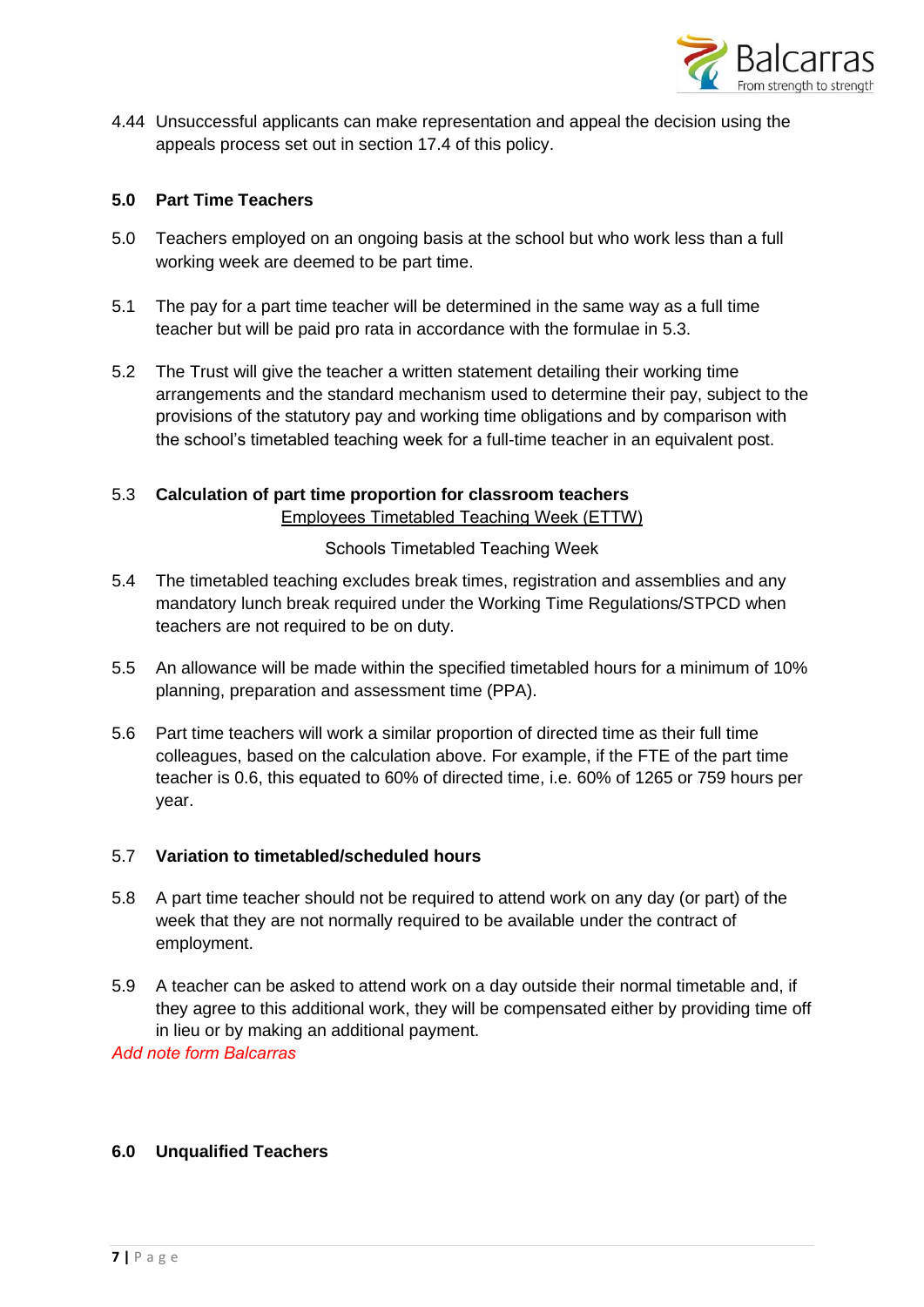

- 6.0 The use of unqualified teachers is limited to very specific circumstances and only on a time limited basis. The Trust will only consider use of unqualified staff in the most exceptional circumstances. For example:
	- 6.0.1 when attempts to secure suitable qualified teachers have failed
	- 6.0.2 when the unqualified teacher possesses proven specialist skills, qualifications and experience to enable the head teacher to guarantee a quality of performance equivalent to that of a qualified teacher
	- 6.0.3 during a period whereby the unqualified teacher is gaining a recognised teaching qualification or qualified teachers status including Graduate Teaching Programme and overseas teachers. When a teacher receives notification of Qualified Teacher's Status, the school will review the teacher's salary in line with the STPCD.
	- 6.0.4 on a temporary basis whilst further attempts are made to recruit a qualified replacement

#### 6.1 **Pay on appointment**

- 6.2 The Pay Panel will pay any unqualified teacher in line with the prevailing guidance (in line with the STPCD).
- 6.3 The Pay Panel will determine where a newly appointed unqualified teacher will enter the scale, having regard to any qualifications or experience they may have, which they consider to be of value. The Pay Panel will consider whether it wishes to pay an additional allowance, in accordance with paragraph 22 of the STPCD.
- 6.4 If during their period of employment at the school, an unqualified teacher becomes qualified, the pay will be determined on the main pay range from the date of qualification.

#### 6.5 **Pay progression for unqualified teachers**

- 6.6 Individuals will need to show that they have met their objectives to progress on the unqualified teacher range. Progression will be clearly attributable to the performance of the teacher.
- 6.7 Judgements will be properly rooted in evidence. As unqualified teachers move up the pay scale, evidence should show:
	- 6.7.1 an improvement in teaching skills
	- 6.7.2 an increasing positive impact on pupil progress
	- 6.7.3 an increasing impact on wider outcomes for pupils
	- 6.7.4 improvements in specific elements of practice identified to the teacher
	- 6.7.5 an increasing contribution to the work of the school
	- 6.7.6 an increasing impact on the effectiveness of staff and colleagues
- 6.8 Information on sources of evidence is contained within each school's appraisal policy.
- 6.9 The Pay Panel will be advised by the head teacher in making decisions relating to pay progression and should be able to objectively justify its decisions.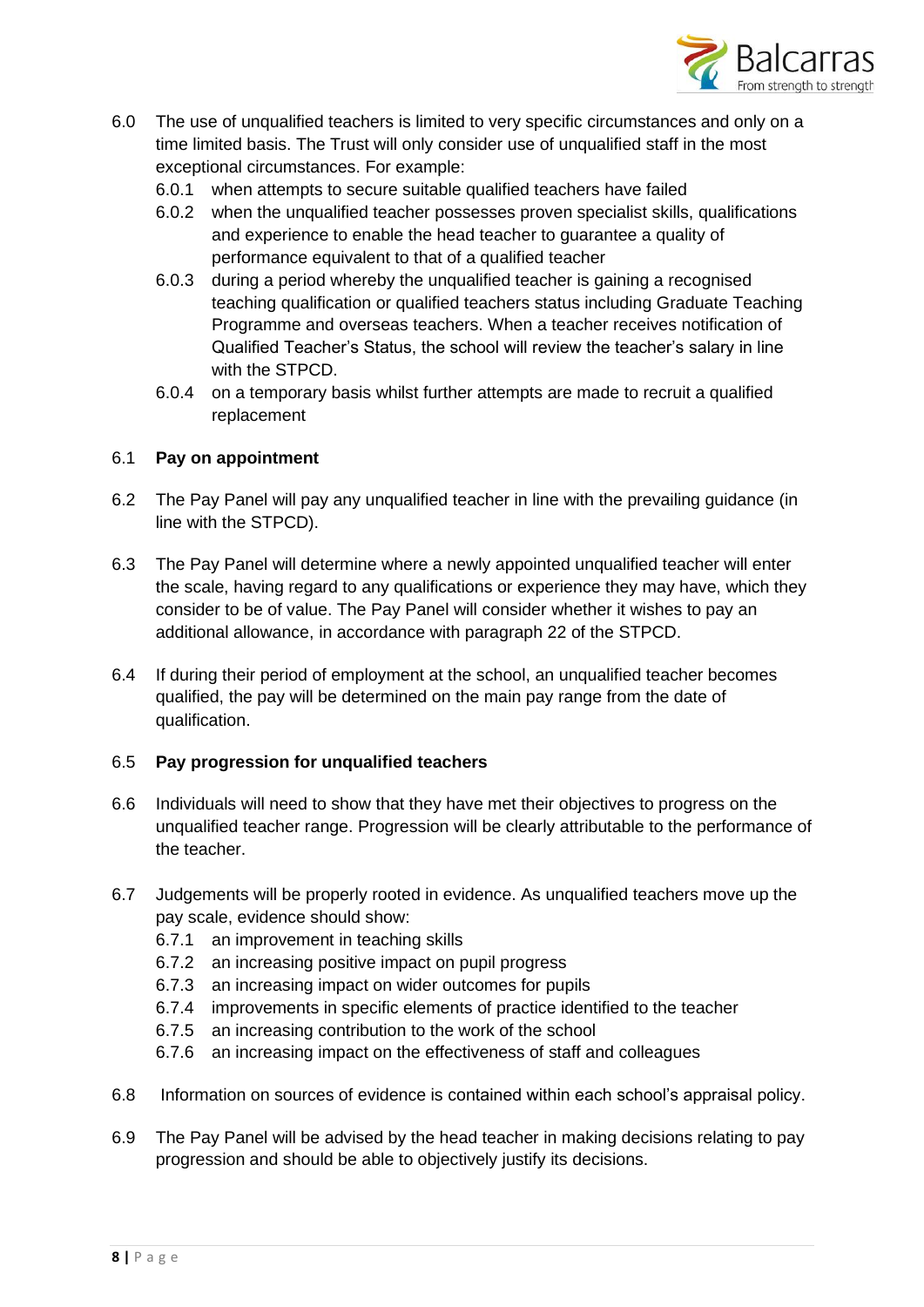

### **7.0 The Leadership Group**

7.0 The Pay Panel will establish a grading structure for the leadership group following appropriate consultation with staff and their representatives.

## 7.1 **CEO**

7.2 The salary/salary range of the CEO will be determined by the Trustees who will be responsible for the appropriate performance management procedures. The salary of the CEO will be reviewed regularly to ensure that the level of renumeration is appropriate to the size of the Trust if it should expand. If any annual inflationary uplift is relevant it will not be greater than that applied to the salary of teachers.

#### 7.3 **Headteacher**

- 7.4 The Trust will define and set out the responsibilities and accountabilities of the post as well as the skills and competencies required.
- 7.5 The Trust will calculate the total unit score for the school (in accordance with paragraph 5-8 of the STPCD) which assigns the school to a head teacher group and determines a broad pay range.
- 7.6 Taking into account the role in the particular context of the school, including recruitment and retention considerations or permanent responsibilities, the Trust will determine a head teacher pay range within the STPCD broad pay range. This decision and the reasons behind it will be recorded.
- 7.7 In some circumstances (e.g. difficulties in recruitment, need to incentivise responsibility for a very large school or to lead multiple large schools), the Trust may decide to extend the pay range up to 25% above the maximum of the range. Please note that discretionary allowances and payments are included in this 25% extension limit.
- 7.8 The Trust has the discretion to award limited payments to the head teacher for temporary or irregular responsibilities or other specific reasons where it is not appropriate to incorporate into permanent pay, such as relocation costs. Such payments should be clearly time-limited, recorded, and cease when the responsibility ceases or circumstances change. In any one year, the total value of salary and temporary payments made to a head teacher must not exceed 25% above the maximum of the head teacher group for their school.
- 7.9 The Trust will set the starting salary according to candidate specific factors such as the extent to which they need the specific requirements for the post, taking into account future scope for performance related progression.
- 7.10 The head teacher's pay range will be reviewed when there is a vacancy in the leadership team or a significant change in the school's circumstances.

#### 7.11 **Deputy headteacher(s) and assistant headteacher(s)**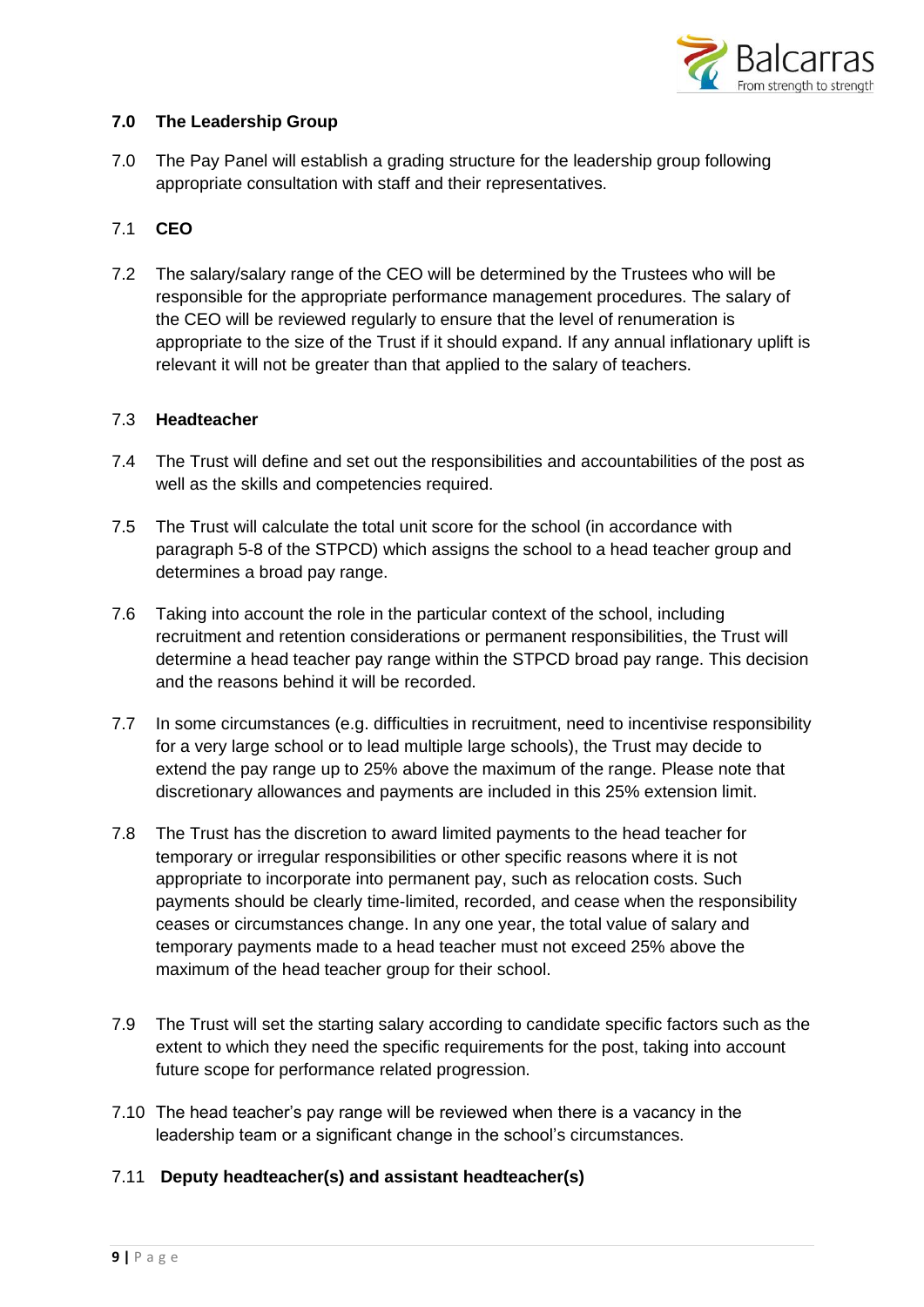

- 7.12 The Trust will set a pay range for the deputy and assistant head teachers, with the maximum point sitting below the minimum of the head teacher's pay range.
- 7.13 The Trust will ensure that the pay range selected adequately reflects the level of duties and responsibilities required of the posts.
- 7.14 The Trust will review the deputy and assistant head teacher's salary range when a new appointment to the post is made, and periodically to reflect changes in the school's situation. The maximum of the assistant Headteacher's range will be at least one point below the maximum point of the Deputy Headteacher range.
- 7.15 In the event that the deputy head teacher is required to replace the head teacher during an absence for a period of four weeks or more, the relevant body may pay an allowance to recognise the additional responsibility. The allowance will be calculated as the difference between the deputy head teacher's salary and the minimum of the head teacher's salary range, and will be paid from the beginning of the acting appointment.
- 7.16 The CEO will review the deputy and assistant head teacher's pay range when there is a vacancy in the leadership team, or a significant change in the school's circumstances.
- 7.17 The CEO will set the starting salary according to candidate specific factors such as the extent to which they need the specific requirements for the post, taking into account future scope for performance related progression. Anything outside of the ranges agreed at Remuneration Committee is an exception which needs to be agreed by the Trustees.

#### 7.18 **Discretionary allowances and payments**

- 7.19 The STPCD makes provision for the award additional allowances to teachers under specific circumstances where there are clear operational reasons to justify the additional payment only. This reason will be clearly identified in each case and will be reflected in job descriptions and/or appointment letters. For part time staff the allowance or payment will be pro-rata.
- 7.20 The Pay Panel will conduct an annual formal review of all such awards.
- 7.21 In relation to the headteacher, any additional payment under this section will form part of the 25% limit on the use of all discretions unless the Trustees identify the exceptional circumstances discretion. The head teacher pay range should take into account difficulties in recruitment or retention so no additional allowance can be paid to the head teacher for these reasons.

#### 7.22 **Teaching and learning responsibility payments (TLR)**

7.23 The Trust may award a TLR to a classroom teacher.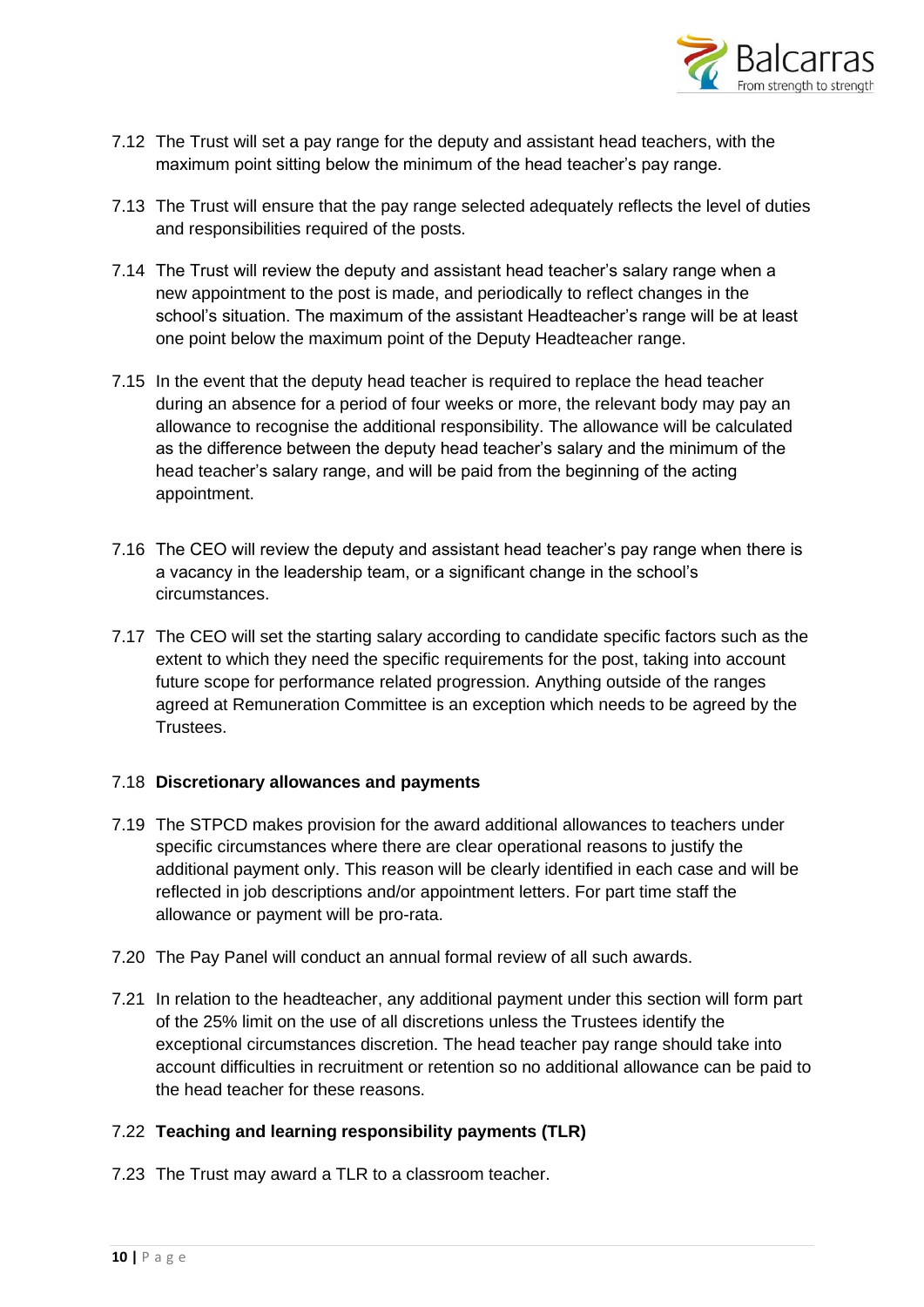

- 7.24 TLR 1 or 2 will be for clearly defined and sustained additional responsibility in the context of the schools staffing structure for the purpose of ensuring the continued delivery of high quality teaching and learning. The amounts will be set within the prevailing DfE guidance.
- 7.25 The job descriptions will clarify the responsibilities for which a TLR is awarded, taking into account the criterion and factors set out in paragraph 20.1 and 20.4 in the STPCD.
- 7.26 Only one TLR1 or 2 may be held at any time; however a teacher in receipt of either a TLR1 or 2 may also hold a concurrent TLR3. Where duties of the post holder substantially change, the value of the TLR should be reviewed.
- 7.27 The Trust may award a TLR3 for clearly time-limited school improvement projects, or one-off externally driven responsibilities as set out in the STPCD (this would not normally be for a period of more than one year).
- 7.28 The headteacher will set out in writing to the teacher the duration of the TLR3, and the amount of the award which will be paid in monthly instalments. At the end of the fixed term period, the employee returns to their substantive role and no safeguarding will apply in relation to an award of a TLR3.
- 7.29 Temporary awards of TLR payments will only be made during the absence of permanent TLR post holders or where there is a vacancy. The reason for the temporary award will be made clear in writing together with the date/event that will bring the additional duties and associated allowance to an end.

#### **8.0 Special Education Needs (SEN) Allowances**

- 8.0 The Pay Policy will award an SEN allowance to any teacher who meets the criteria as set out in the STPCD.
- 8.1 When deciding on the amount of the allowance to be paid, the headteacher will take into account the structure of the school's SEN provision and the following provisions:
	- 8.1.1 any mandatory qualifications required for the post
	- 8.1.2 qualifications or expertise of the post holder
	- 8.1.3 relative demands of the post
- 8.2 The headteacher will establish differential values in relation to SEN roles in order to reflect significant differences in the nature and challenge of the work so that the different pay levels can be objectively justified. The relevant body will take account of the section 3 guidance in the STPCD.

#### **9.0 Recruitment and Retention**

9.0 Payment of recruitment or a retention incentive will be determined on the basis of local market conditions. The headteacher in conjunction with the CEO will have the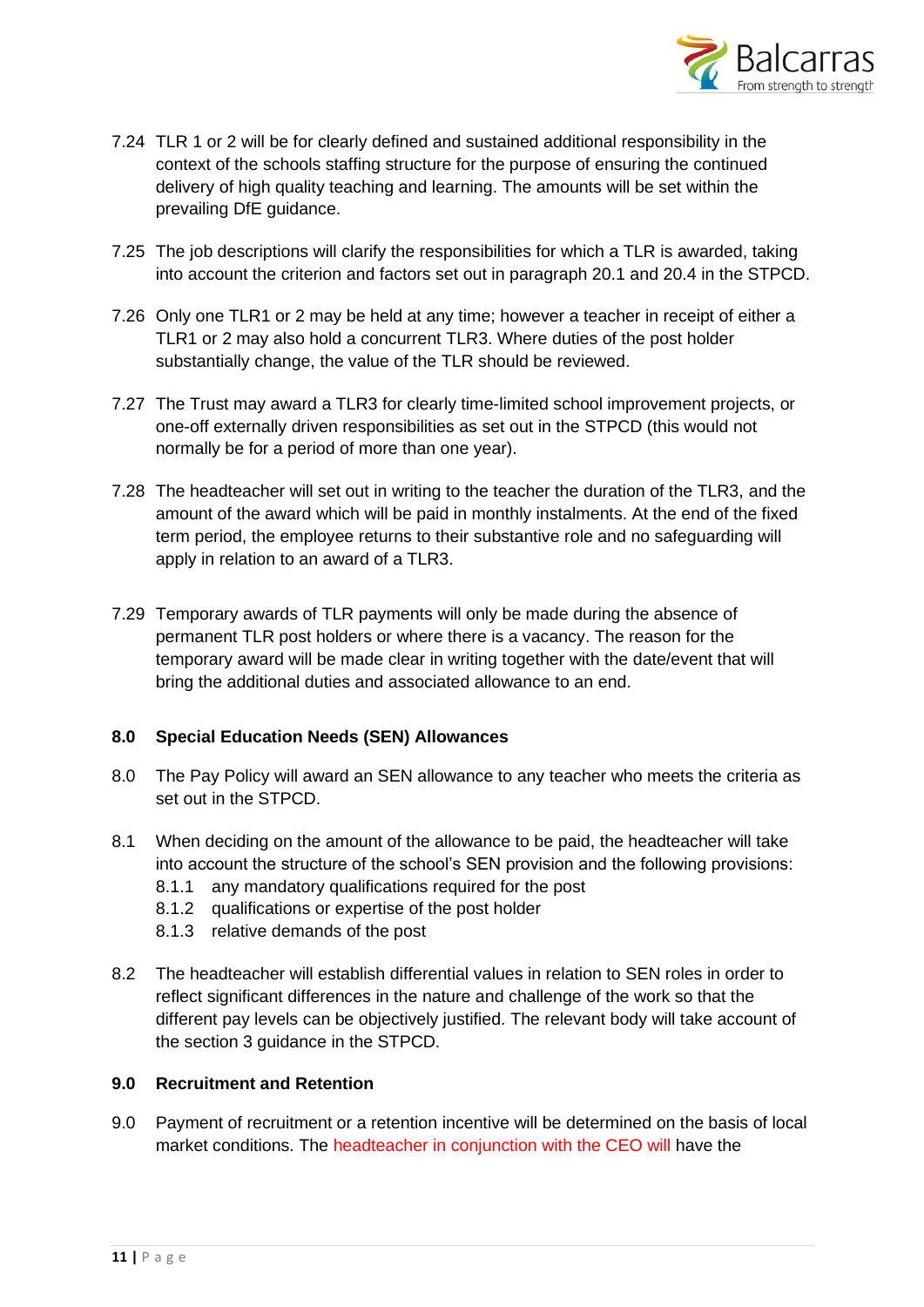

discretion to award an allowance or other benefit to attract a suitable candidate to a post or to retain a teacher in a post.

9.1 The amount and nature of this allowance or benefit is not specified in the document but the Trust will make clear at the outset, in writing, the expected duration of any such incentive or benefits and the review date after which they may be withdrawn.

### **10.0 SCHOOL SUPPORT STAFF**

#### 10.0 **Determination of grades (job evaluation process)**

- 10.1 The trustees will establish a grading structure for support staff within the school following consultation with staff and their representatives in line with the Local Authority's grading structure and conditions of service (Green Book).
- 10.2 The Trust recognises its legal obligations in relation to equal pay and equal treatment and has resolved to adopt the County Council's job evaluation scheme in full to meet these obligations in relation to support staff.
- 10.3 The headteacher will be responsible for ensuring that support staff grading is reviewed when:
	- 10.3.1 new posts are created
	- 10.3.2 an existing post has changed to the extent that an evaluation is felt to be necessary
	- 10.3.3 a member of staff requests a review of the grade of their post.

#### 10.4 **Determination of starting salary on initial appointment to the Trust**

10.5 Support staff new to the school will normally be placed on the minimum point of the scale to which they have been appointed. However, the headteacher has discretion to give credit for skills and experience which is regarded as relevant and of particular value to the school, subject to it being within agreed financial parameters.

#### 10.6 **Annual salary progression**

- 10.7 Annual progression within a salary scale is intended to be recognition that staff members have met the requirements of their job and made a full contribution to the work of the school.
- 10.8 Incremental progression within the salary scale is automatic for support staff on the anniversary start date each year, based on service throughout the previous calendar year unless the school has determined there is unsatisfactory performance.
- 10.9 The headteacher will make arrangements to ensure that an annual review of performance is undertaken each year as part of this process.
- 10.10 The Trust has the power to withhold or delay the award of an annual salary point in cases where service during the course of the previous calendar year has been rated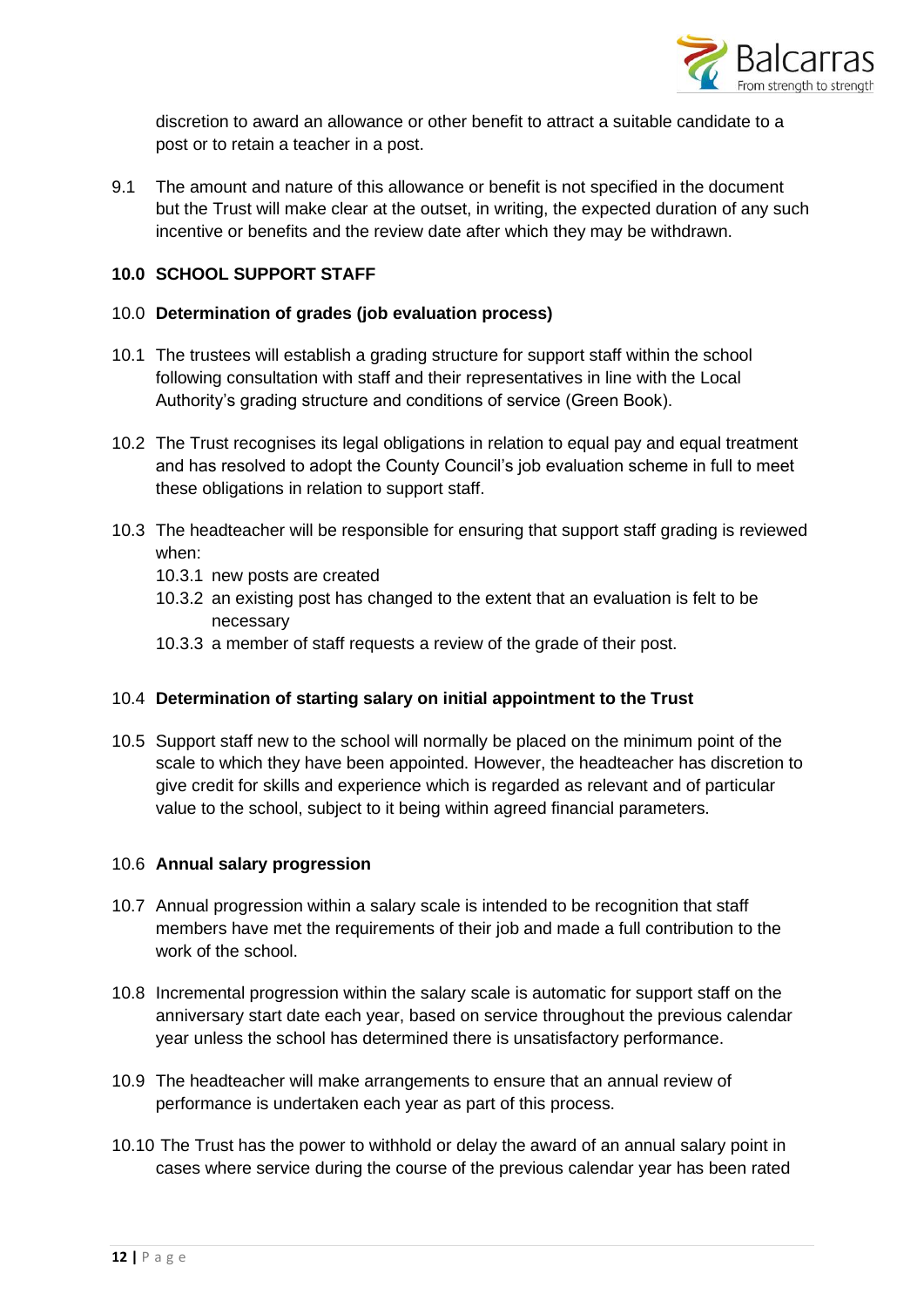

as unsatisfactory. The power will only be used as part of an ongoing formal performance procedure where a member of staff has been given a formal warning under the appropriate procedure. The Trust will require evidence to be available to demonstrate a proper process has been followed.

10.11 There are separate arrangements for staff in their first year of service when the payment of a first increment must be delayed until six months' service has been accumulated.

#### 10.12 **Review of job description and hours of work**

10.13 The Pay Panel will request that the head teacher periodically reviews the job description and hours of work for support staff. The head teacher will be expected to make recommendations for changes where it is felt that hours of work have become inappropriate for the needs of the school and/or for the re-evaluation of the post's grade where the job description has changed.

#### 10.14 **Support staff working in a part time capacity**

- 10.15 Part time staff have identical entitlements in relation to pay as their full time colleagues, except that salary is paid on a pro rata basis to reflect the proportion of time worked.
- 10.16 Salary entitlement for staff working all year round on a part time basis is as follows: Contracted hours of work  $\frac{x}{1}$  Annual salary = Pro rata salary

37

- 10.17 The resultant salary from this calculation includes the entitlement to 6.5 (or 7.5 after five years continuous service) pro rata weeks of paid leave.
- 10.18 Annual leave entitlements are normally taken during school closure periods.

#### 10.19 **Term time only staff**

10.20The same conditions apply to staff employed on a term time only basis except that the calculation reflects the shorter working year and pro rata paid leave entitlement.

| Contracted hours of work x | Weeks worked + Pro rata leave entitlement x Annual salary |  |
|----------------------------|-----------------------------------------------------------|--|
|                            | 52.1429                                                   |  |

#### 10.21 **Pay/compensation for additional work**

- 10.22 Support staff must receive compensation for any additional work they are required to do by the head teacher or line manager. Permission must be sought before additional work is undertaken.
- 10.23 Compensation will be agreed when permission is given for the additional work and will be taken as time off in lieu at an agreed time or an additional payment.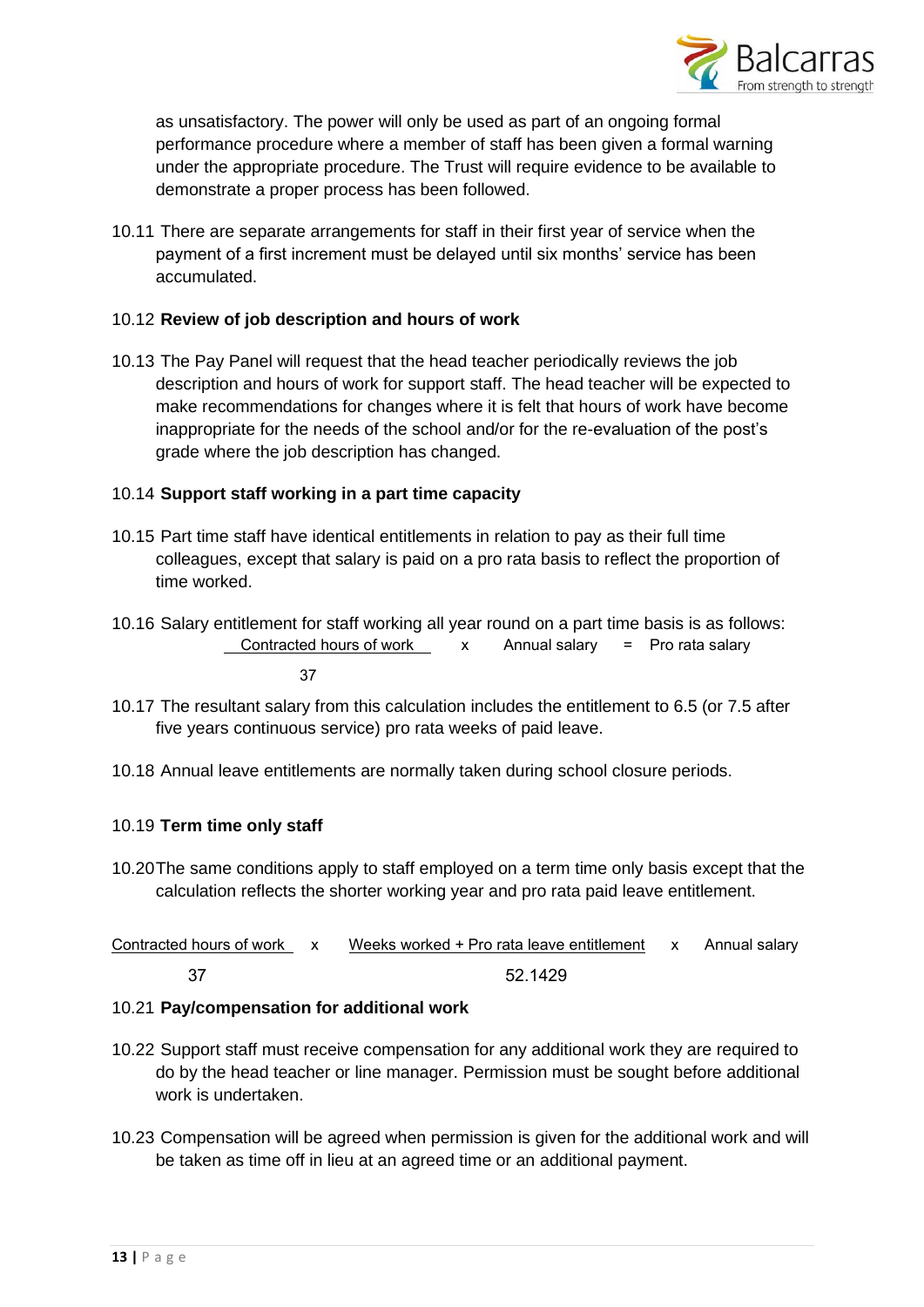

10.24 For full time staff a payment will take the form of an overtime payment at the rate specified in conditions of service, for part time staff the payment will be at plain time until 37 hours have been worked (aggregated over the course of a month) then overtime rates will apply.

### **11.0 Gloucestershire Living Wage (Voluntary Controlled/Community Schools)**

- 11.0 By adopting the green book pay and conditions of service, this school has increased the lowest pay point to £9 per hour so that it exceeds the new statutory national living wage.
- 11.1 This applies to all green book staff in community and voluntary controlled schools. In academy, foundation and voluntary aided schools, the relevant body has discretion to apply this in line with the organisation's contractual obligations.
- 11.2 N.B. if support staff have transferred into the school under the Transfer of Undertakings (Protection of Employment) Regulations 2006 from another organisation, they may not be eligible for the Gloucestershire Living Wage at £9 an hour.

### **12.0 Pay procedures**

- 12.0 The Trust will allocate delegated authority to the Pay Panel for pay decisions. This will be three Trustees
	- 12.0.1 one of the three selected Trustees will act as Chair of the panel
	- 12.0.2 none of the Trustees serving on the panel is employed within the Trust

#### 12.1 **Pay Panel: Terms of reference**

- 12.1.1 to apply the Trust pay policy on behalf of the Trustees fairly and equitably
- 12.1.2 to ensure that all employees are provided with a current and accurate job description which is regularly reviewed
- 12.1.3 to regularly review each school's pay scales for leadership and teaching staff
- 12.1.4 to ensure this policy links effectively with eacfh school's appraisal policy
- 12.1.5 to arrange the head teacher's performance management as laid out in the school's appraisal policy
- 12.1.6 to be responsible for annual performance related pay decisions and requests for the review of pay and grading based on changes in duties and responsibilities
- 12.1.7 to make appropriate arrangements for representations from employees to be heard on pay related matters including salary, grading or pay decisions and to seek additional evidence, information or advice as necessary to respond to this request
- 12.1.8 to exercise the Trustees' discretionary powers as specified in this document
- 12.1.9 to review the head teacher group pay range and report findings and/or make recommendations for change to the Governing Board regarding leadership group grading where there is a new appointment or role responsibilities change significantly
- 12.1.10 to ensure teachers have an annual review of their salary and a written salary statement, no later than one month after the date of determination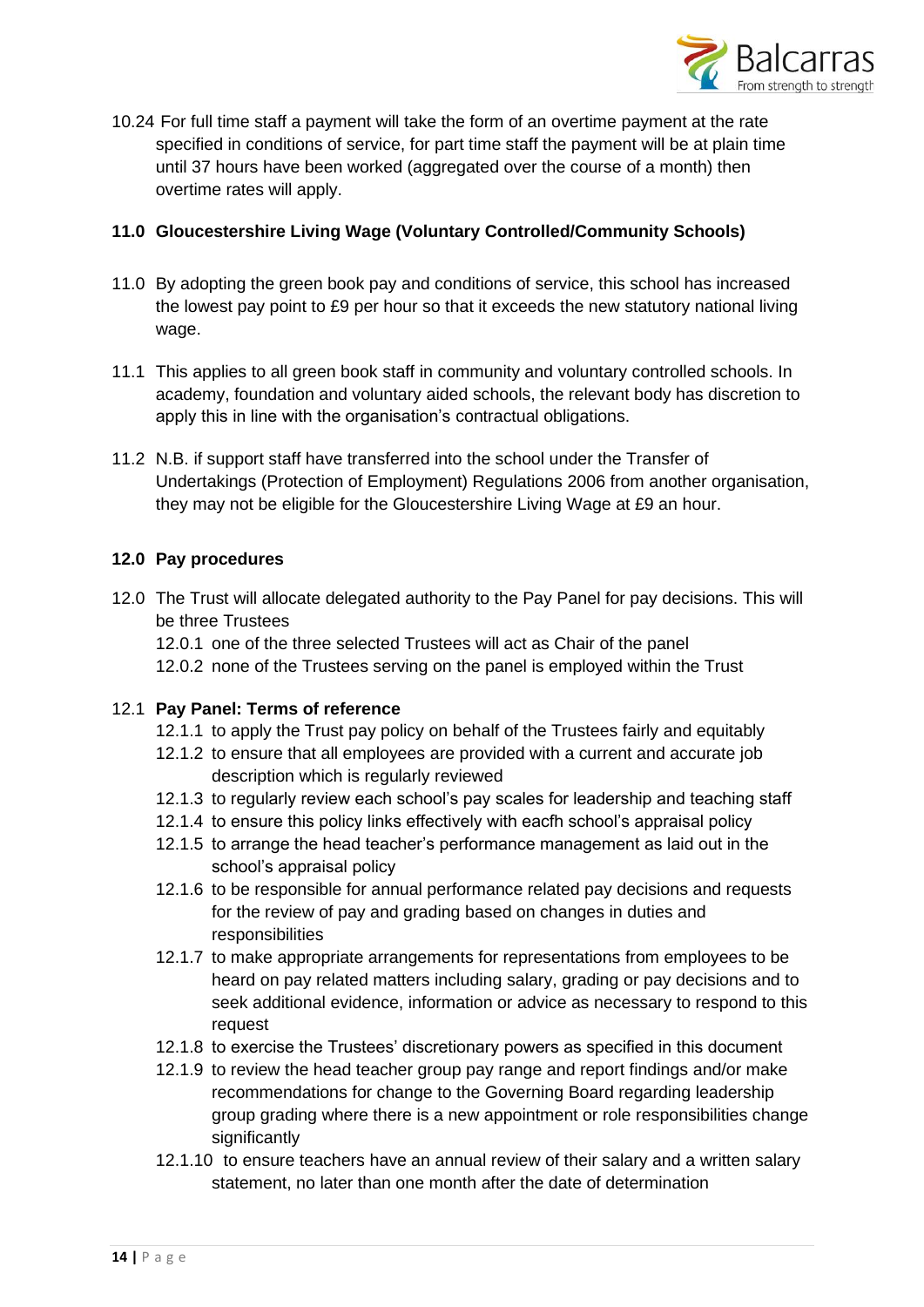

- 12.2 The group will record and keep its work and the results of individual reviews and decisions confidential.
- 12.3 The Chair of the panel will report to the Trustees periodically, but will not report on details of decisions (to ensure that sufficient governors remain available to hear appeals if necessary). Where changes will have significant implications for the individual school's budget can only go ahead with the permission of the CEO on behalf of the Trustees.

### **13.0 Special Payments**

Special payments eg severance payments.

When considering such payments, the Trust will at all times adhere to the stipulations laid out in the prevailing guidance of the Academies Financial Handbook.

### **14.0 Pay Appeals Panel**

- 14.1 The Trustees will select trustees and or governors to hear representations relating to pay related decisions on its behalf. This group will have the same composition requirements as the Pay Panel, except that none of these trustees can be a member of the Pay Panel or have been involved in any pay decisions.
- 14.2 The panel will:
	- 12.3.1 follow appeals procedure
	- 12.3.2 ensure terms of this policy and related procedures have been correctly applied
	- 12.3.3 periodically report to the Trustees to present progress reports

#### **14.3 Representations about pay recommendations and/or decisions**

14.4 Any employee who is dissatisfied with a pay decision should engage in the following process:

14.5 **Informal discussion:** with the headteacher to resolve the issue, requested as soon as possible after receiving notice of the pay recommendation, normally within five days.

- 14.6 **Formal representation:** if the employee remains dissatisfied with the recommendation, they can submit written representations to the Pay Panel who should respond within five days. This will lead to a formal meeting with the panel in which the employee may present evidence, call witnesses and have the opportunity to ask questions. The Pay Panel will make a pay determination which will be confirmed in writing.
- 14.7 **Formal appeal hearing:** if the staff member remains dissatisfied, they may submit written representations to the Chair of the Pay Appeals Panel. This should include any